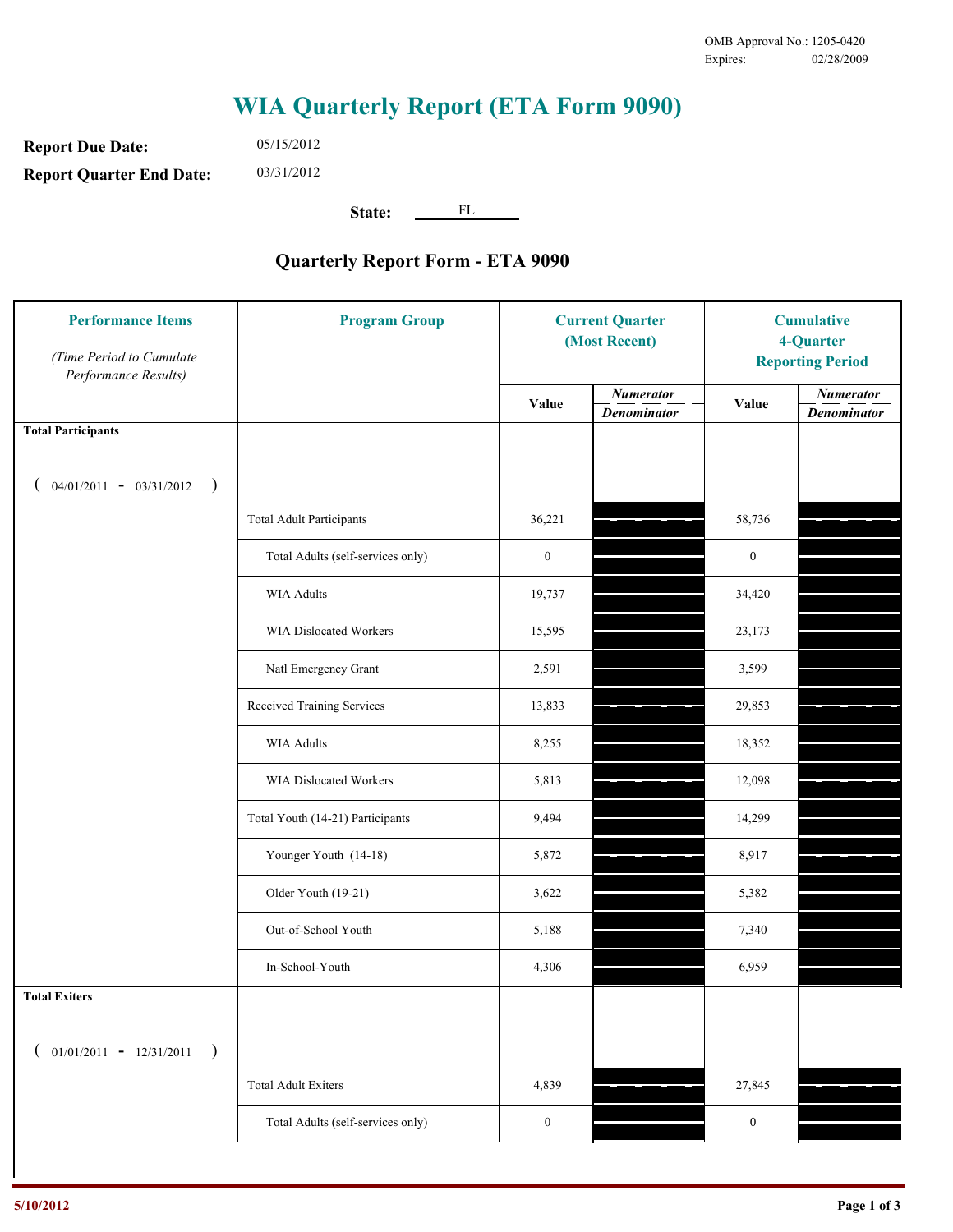| <b>Performance Items</b><br>(Time Period to Cumulate<br>Performance Results) | <b>Program Group</b>        | <b>Current Quarter</b><br>(Most Recent) |                                        | <b>Cumulative</b><br>4-Quarter<br><b>Reporting Period</b> |                                        |
|------------------------------------------------------------------------------|-----------------------------|-----------------------------------------|----------------------------------------|-----------------------------------------------------------|----------------------------------------|
|                                                                              |                             | Value                                   | <b>Numerator</b><br><b>Denominator</b> | Value                                                     | <b>Numerator</b><br><b>Denominator</b> |
|                                                                              | <b>WIA Adults</b>           | 2,673                                   |                                        | 17,938                                                    |                                        |
|                                                                              | WIA Dislocated Workers      | 2,050                                   |                                        | 9,625                                                     |                                        |
|                                                                              | Natl Emergency Grant        | 353                                     |                                        | 1,208                                                     |                                        |
|                                                                              | Total Youth (14-21) Exiters | 875                                     |                                        | 5,868                                                     |                                        |
|                                                                              | Younger Youth (14-18)       | 473                                     |                                        | 3,574                                                     |                                        |
|                                                                              | Older Youth (19-21)         | 402                                     |                                        | 2,294                                                     |                                        |
|                                                                              | Out-of-School Youth         | 547                                     |                                        | 2,864                                                     |                                        |
|                                                                              | In-School Youth             | 328                                     |                                        | 3,004                                                     |                                        |
| <b>Placement in Employment or</b><br><b>Education</b>                        |                             |                                         |                                        |                                                           |                                        |
| $07/01/2010 - 06/30/2011$<br>$\rightarrow$                                   |                             |                                         |                                        |                                                           |                                        |
|                                                                              | WIA Youth (14-21)           | 47.5                                    | 781<br>1,643                           | 44.9                                                      | 2,844<br>6,331                         |
| <b>Attainment of Degree or</b><br>Certification                              |                             |                                         |                                        |                                                           |                                        |
| $07/01/2010 - 06/30/2011$<br>$\lambda$                                       |                             |                                         |                                        |                                                           |                                        |
|                                                                              | WIA Youth (14-21)           | 64.4                                    | 1,147<br>1,781                         | 60.5                                                      | 4,106<br>6,783                         |
| <b>Literacy or Numeracy Gains</b>                                            |                             |                                         |                                        |                                                           |                                        |
| $04/01/2011 - 03/31/2012$ )                                                  |                             |                                         |                                        |                                                           |                                        |
|                                                                              | WIA Youth (14-21)           | 45.7                                    | 296<br>$\overline{647}$                | 41.4                                                      | 954<br>2,306                           |
| Youth Diploma or Equivilance Rate                                            |                             |                                         |                                        |                                                           |                                        |
| $01/01/2011 - 12/31/2011$<br>$\overline{\phantom{a}}$                        |                             |                                         |                                        |                                                           |                                        |
|                                                                              | WIA Younger Youth (14-18)   | 68.4                                    | 197<br>288                             | 71.7                                                      | 1,328<br>1,852                         |
| <b>Skill Attainment Rate</b>                                                 |                             |                                         |                                        |                                                           |                                        |
|                                                                              |                             |                                         |                                        |                                                           |                                        |
| $01/01/2011 - 12/31/2011$<br>$\rightarrow$                                   | WIA Younger Youth (14-18)   | 79.7                                    | 1,204                                  | 78.0                                                      | 6,849                                  |
| <b>Entered Employment Rate</b>                                               |                             |                                         | 1,510                                  |                                                           | 8,777                                  |
|                                                                              |                             |                                         |                                        |                                                           |                                        |
| $($ 07/01/2010 - 06/30/2011                                                  |                             |                                         | 1,828                                  |                                                           | 5,652                                  |
|                                                                              | Adults                      | 65.0                                    | 2,812                                  | 74.2                                                      | 7,615                                  |